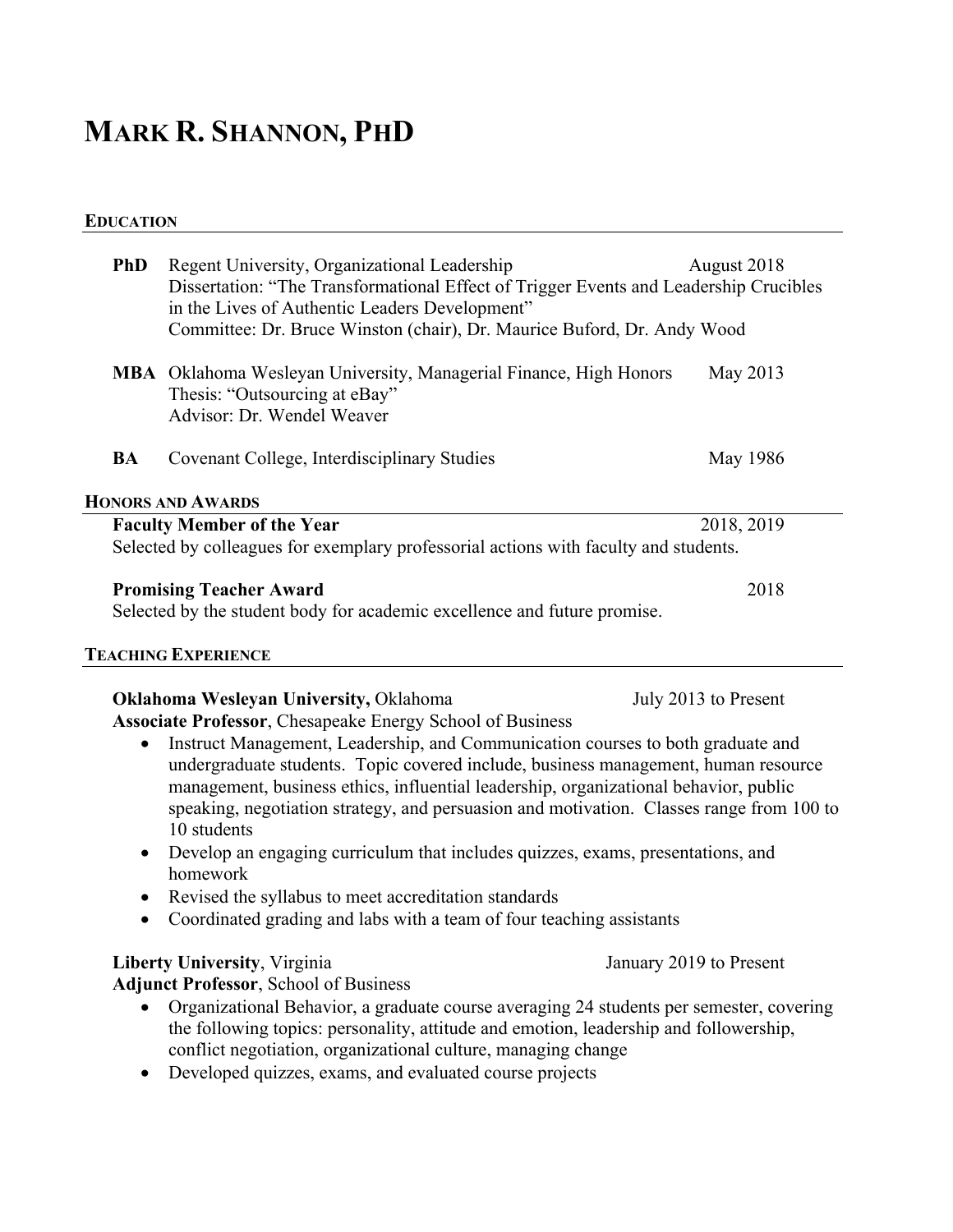• Established strong professor presence through consistent online interactions and using media in synchronous and asynchronous methods

# **Regent University,** Virginia

**Adjunct Professor,** School of Business and Leadership

- Instruct domestic and international student in the Contemporary Perspectives in Organizational Leadership Theory. This is an asynchronous course that requires a brief residency. In depth studies of organizational leadership and demonstrated practical application is essential.
- Provide constructive feedback on all papers and a major project. Hold online collaborate sessions to set the expectations for the period sessions.

## **RESEARCH EXPERIENCE**

| Dissertation, Regent University, Virginia Beach, Virginia<br>Advisor: Dr. Bruce Winston                                                                                   | 2018 |  |  |
|---------------------------------------------------------------------------------------------------------------------------------------------------------------------------|------|--|--|
| Researched the effects that trigger events and leadership crucibles play in the<br>$\bullet$<br>development of "authentic leaders"                                        |      |  |  |
| Oklahoma Wesleyan University, Bartlesville, Oklahoma<br>20017 to 2018<br>Researcher<br>Discovered that purposefully planned groups perform better than emergent groups in |      |  |  |
| ٠<br>purposefully designed projects                                                                                                                                       |      |  |  |

## **PUBLICATIONS**

## *Journal Papers in Review*

Shannon, M., Winston, B., Buford, M., Wood, A., "Trigger Events and Crucibles in Authentic Leaders' Development," Journal of Management Development.

## *Conference Papers in Review*

Kudek, D. and Shannon, M., "The Importance and Impact of Follower Communication within Student Teams," International Leadership Association, October 24-27, 2019.

Shannon, M, "The Transformational Effect of Trigger Events and Leadership Crucibles in the Lives of Authentic Leaders," International Leadership Association, October 24-27, 2019.

# **PRESENTATIONS AND INVITED LECTURES**

**Paper Presentation**, "Leading with Authenticity" Oklahoma State University Medical Center Annual Leadership Conference, 2018.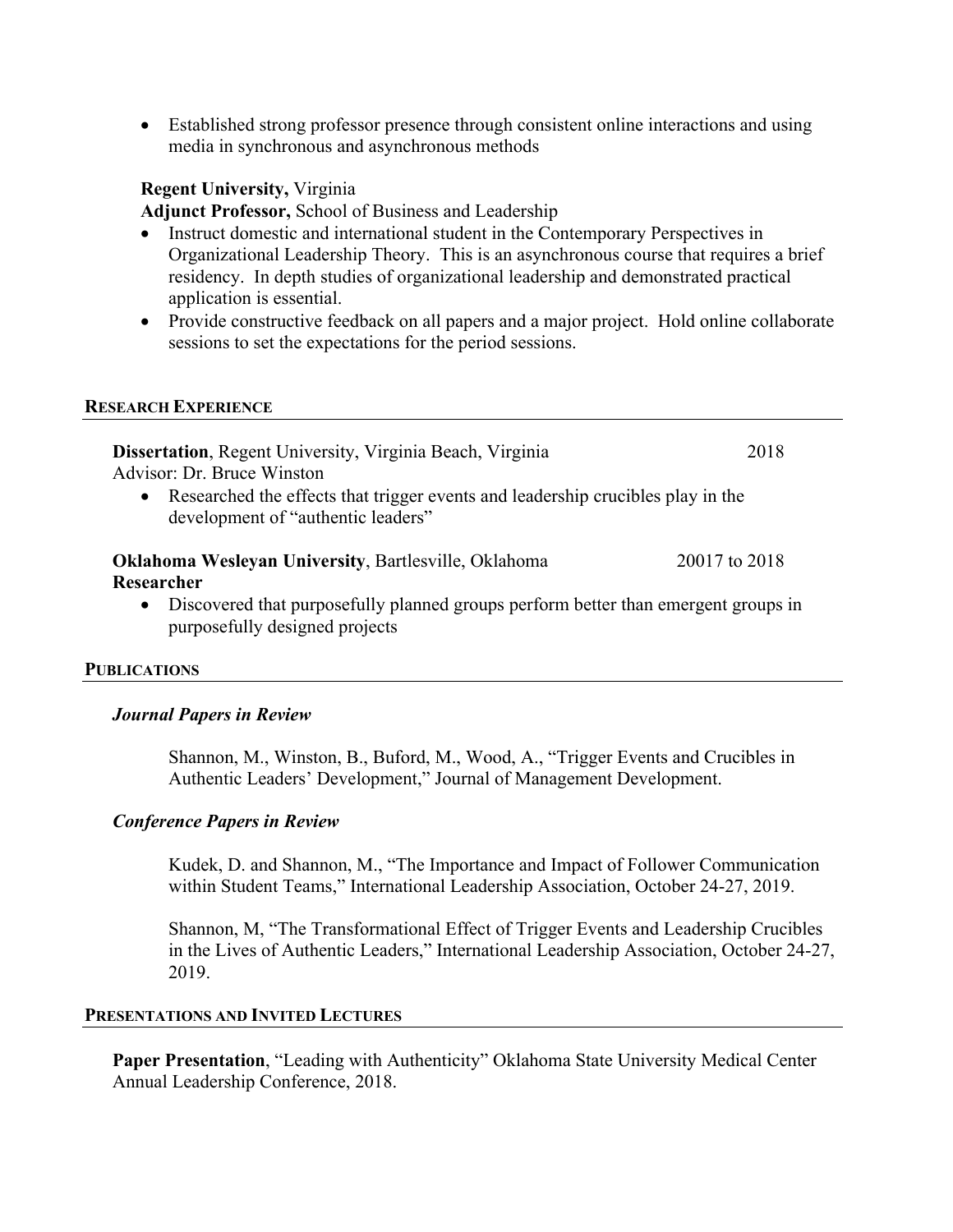**Paper Presentation**, "Is a Market's Rule of Law a Significant Factor in an Entrepreneurs Decision to Enter a Market?" Chesapeake Energy School of Business Annual Leadership Conference, 2017.

**Workshop**, "Professor Presence in the On Line Environment," Adult Graduate Studies Conference, 2019.

#### **PROFESSIONAL AFFILIATIONS**

International Leadership Association, 2017-Present

Toastmasters, 2010-2012 President

Society of Human Resource Managers, 2017-2019

#### **PROFESSIONAL SERVICE**

## **Peer-Reviewed Presentation Proposals for**:

• International Leadership Association Annual Conference in Ottawa, Canada

## **Peer-Reviewed Papers for**:

• Regent University School of Business Leadership

## **COMMUNITY SERVICE**

**Oklahoma Soccer Association** Treasurer, Oklahoma Soccer Association, Oklahoma, 2019-2020

## **Church on the Move**

Director of the Next Move, Oklahoma 2017-Present Director of the Baptism Team, Oklahoma 2019

## **REFERENCES**

**Dr. Brian Epperson**, Chair of Graduate Business Programs School of Business Newman University 3100 McCormick St, Wichita, Kansas 62713 Phone: (918) 639-9454 Email: Eppersonb@newmanu.edu

**Dr. Wendel Weaver**, Dean Chesapeake Energy School of Business